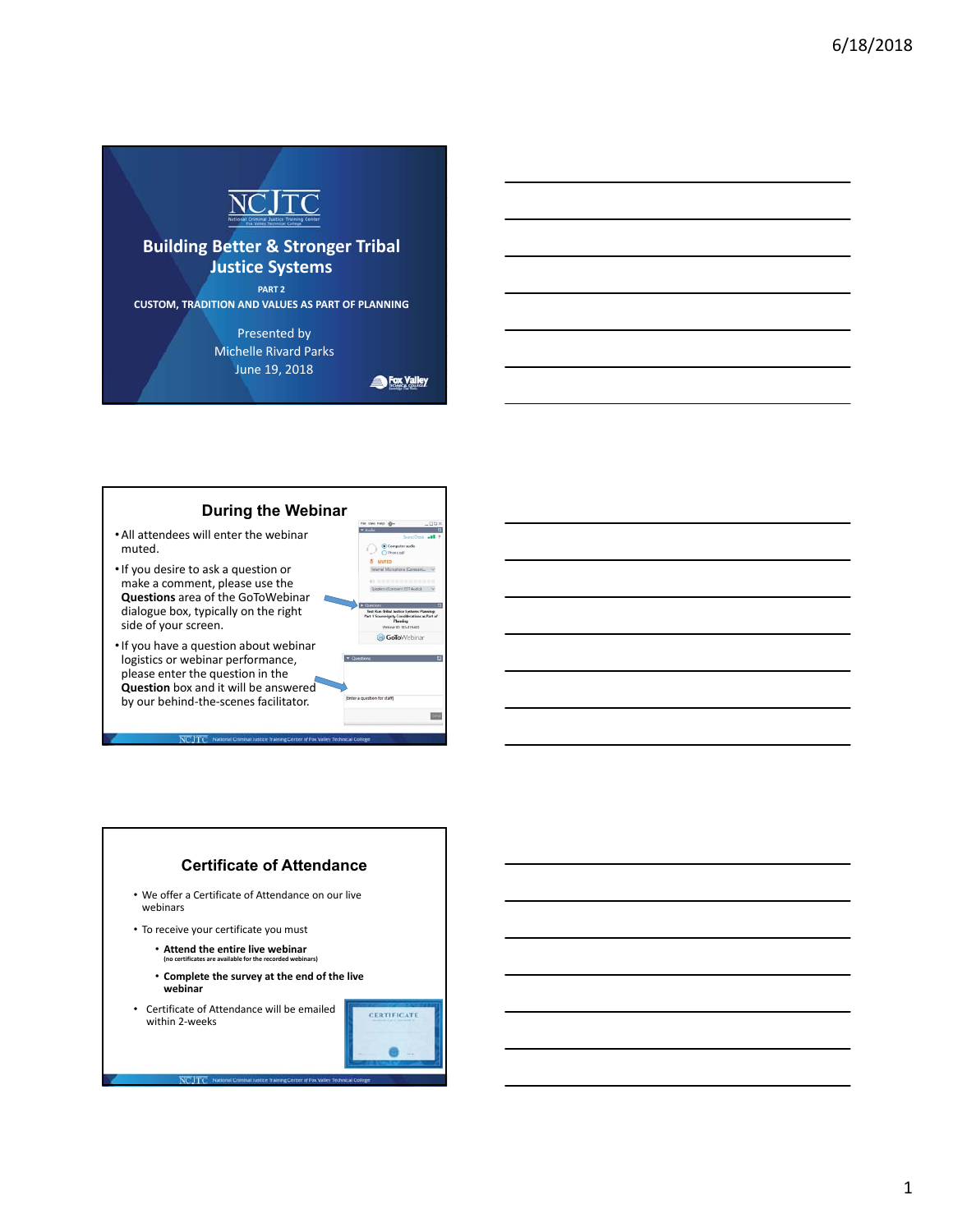

|                                              | the control of the control of the control of |  |  |
|----------------------------------------------|----------------------------------------------|--|--|
| <u> Alexandria de la conte</u>               |                                              |  |  |
|                                              |                                              |  |  |
|                                              |                                              |  |  |
|                                              |                                              |  |  |
| the control of the control of the control of | the contract of the contract of              |  |  |
|                                              |                                              |  |  |



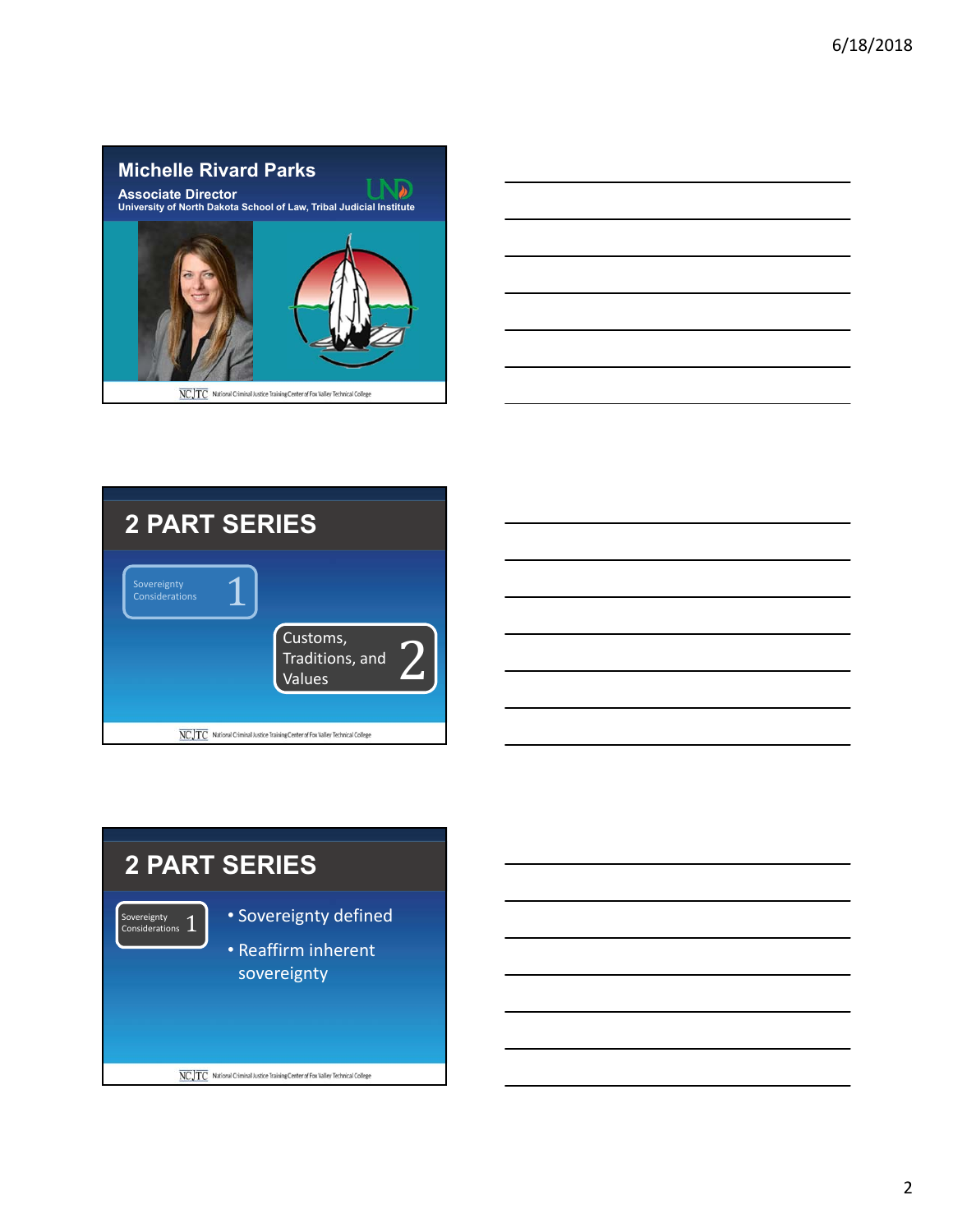





- Customary laws
- Ceremony / ritual processes
- Developing tribal justice systems that integrate tradition

 $\overline{\text{NCJTC}}$  National Criminal Justice Training Center of Fox Valley Technical College



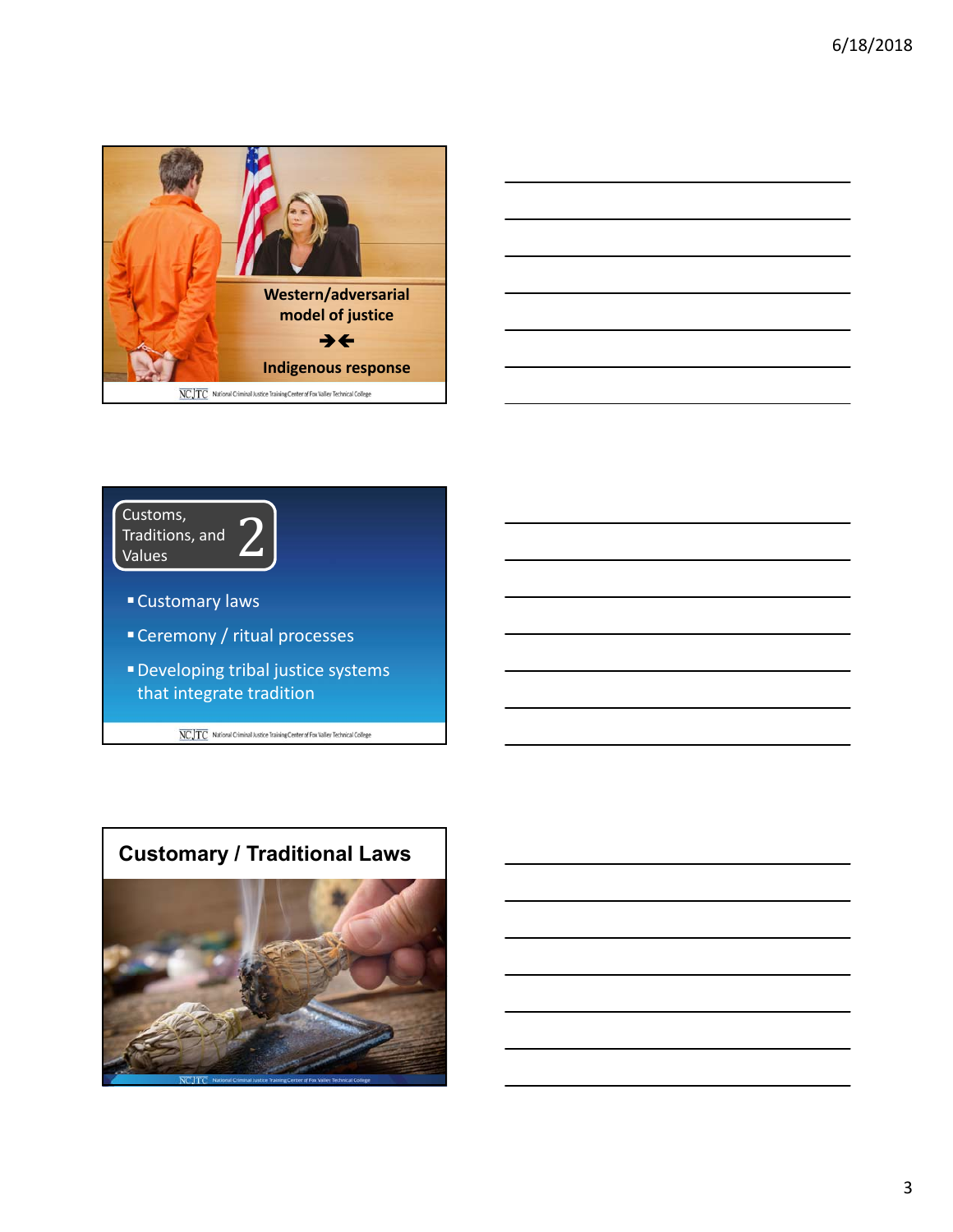



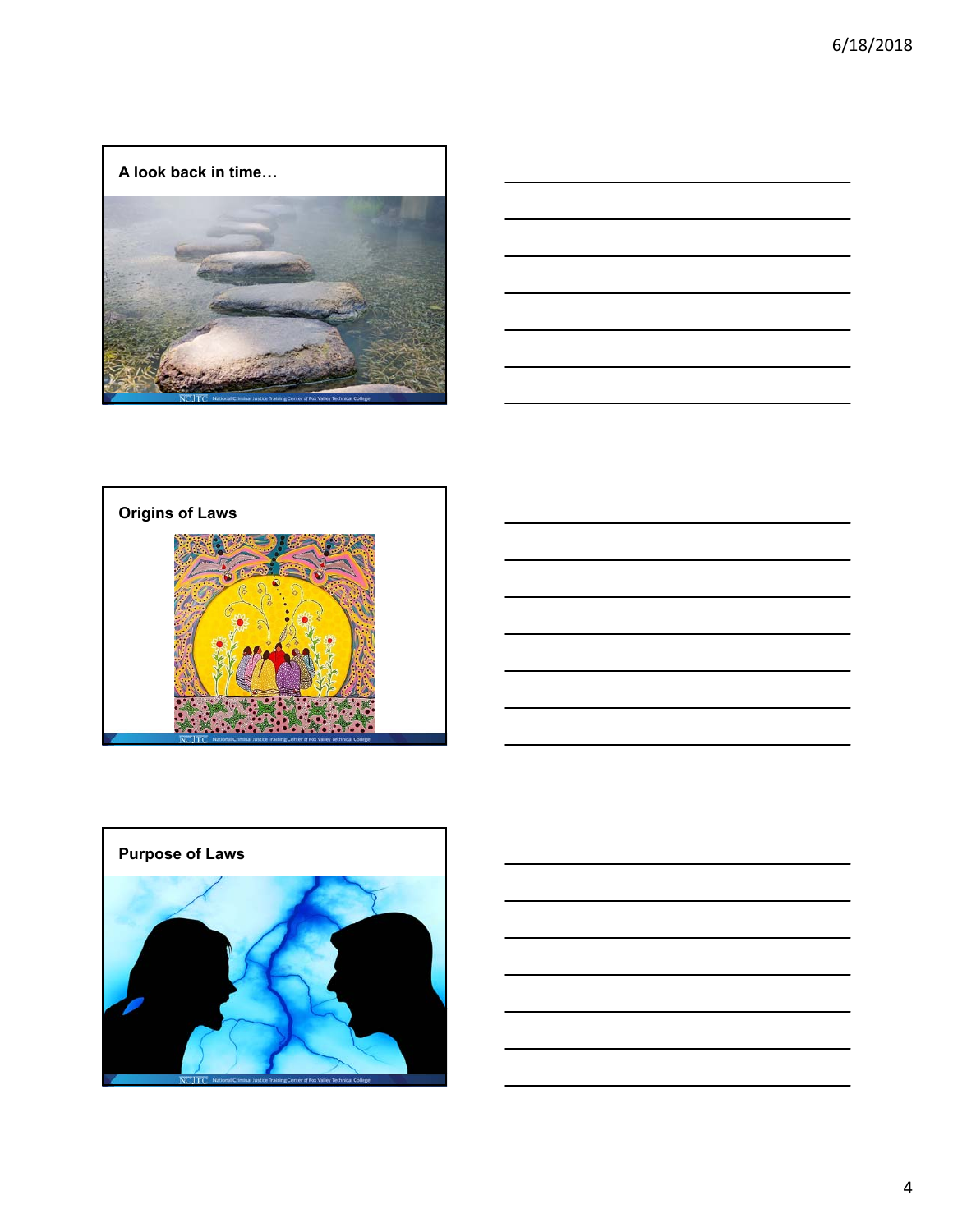### **Purpose of Laws**



|                                                                                                                       | <u> 1989 - Andrea Station Barbara, amerikan personal (h. 1989).</u> |                          |
|-----------------------------------------------------------------------------------------------------------------------|---------------------------------------------------------------------|--------------------------|
|                                                                                                                       |                                                                     |                          |
|                                                                                                                       |                                                                     |                          |
| <u> 1989 - Johann Stoff, deutscher Stoff, der Stoff, der Stoff, der Stoff, der Stoff, der Stoff, der Stoff, der S</u> |                                                                     | $\overline{\phantom{a}}$ |
| <u> 1989 - Jan Salaman, masjid al-Amerikaansk politik (d. 1989)</u>                                                   |                                                                     | $\overline{\phantom{a}}$ |
|                                                                                                                       | $\overline{\phantom{a}}$                                            |                          |

**Purpose of Laws**



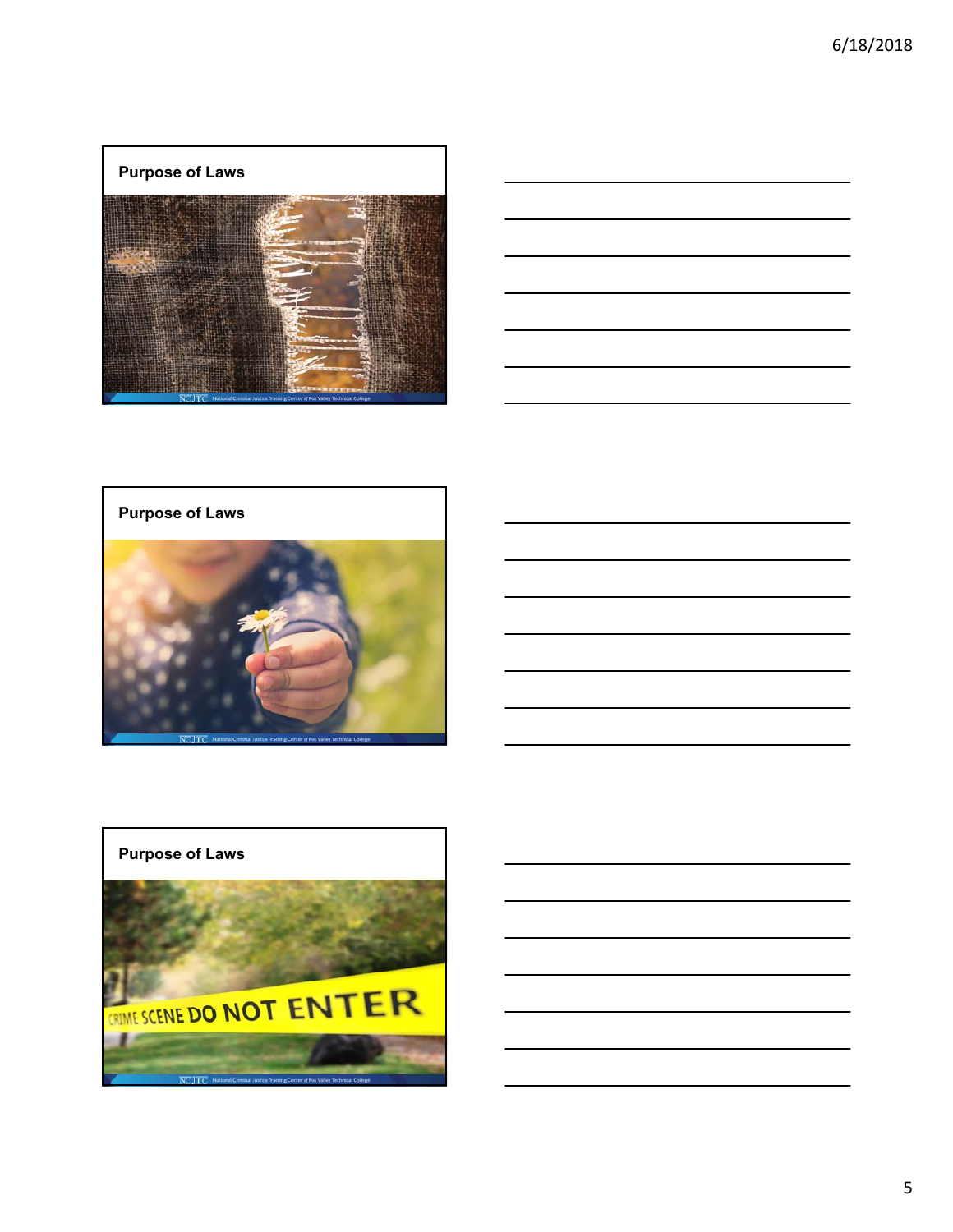### **Purpose of Laws**







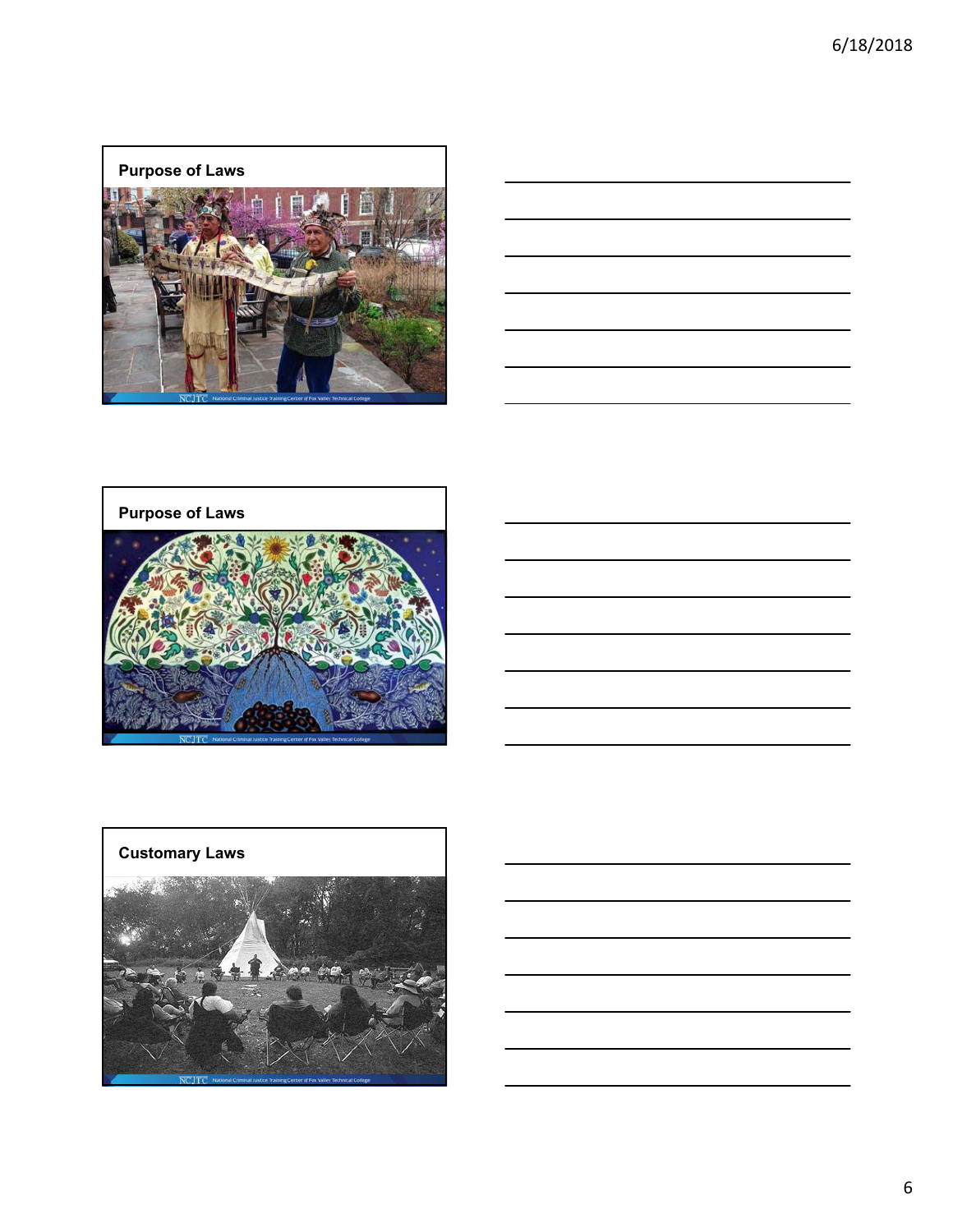**Ceremony, Ritual or Traditional Process**



NCJTC National Criminal Autice Training Center of Fox Valley Technical Colleg



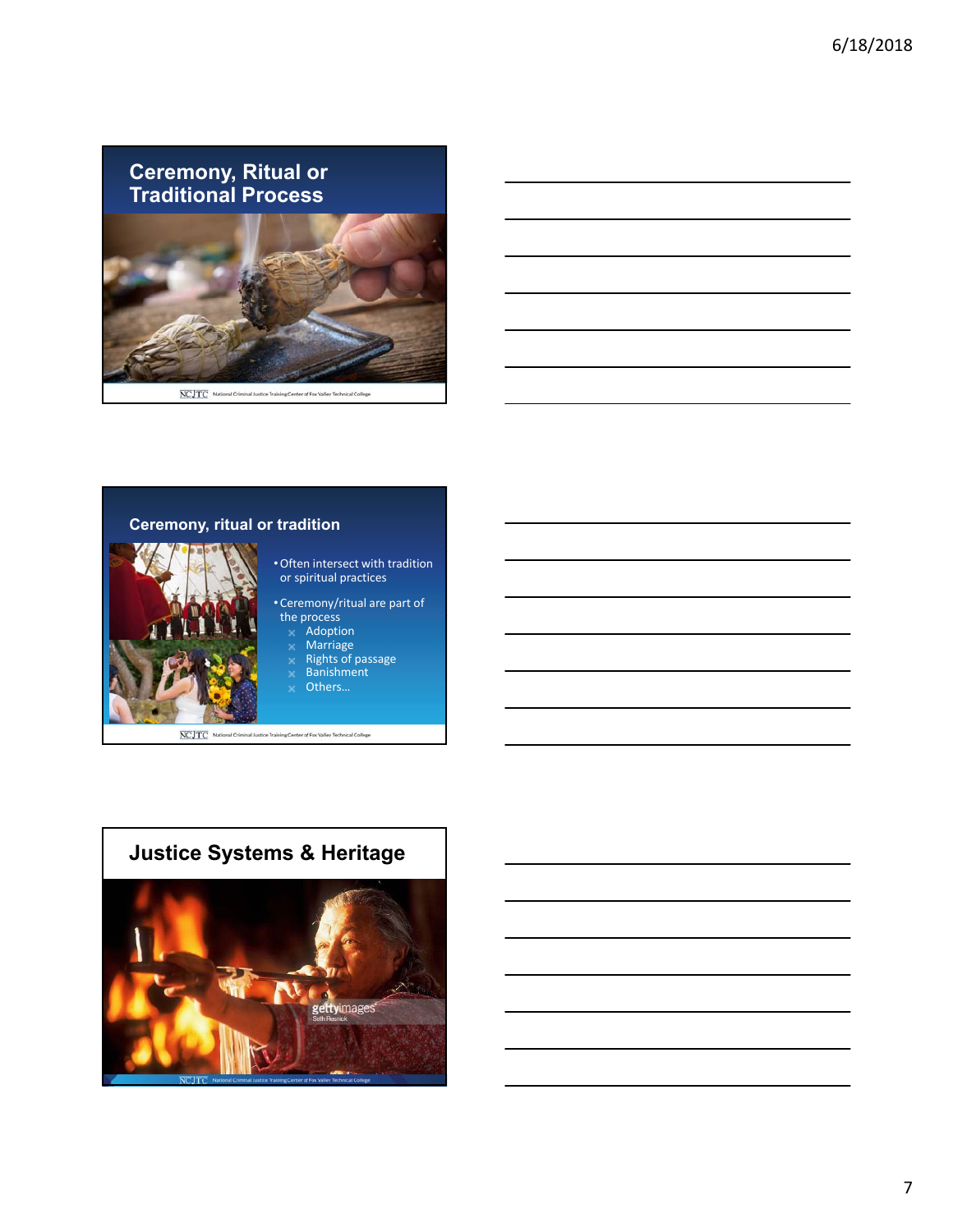

### **Laws based in tradition…**

- Define substantive laws of the tribe
- Create legal procedure and process
- Help shape remedies





**amending tribal laws**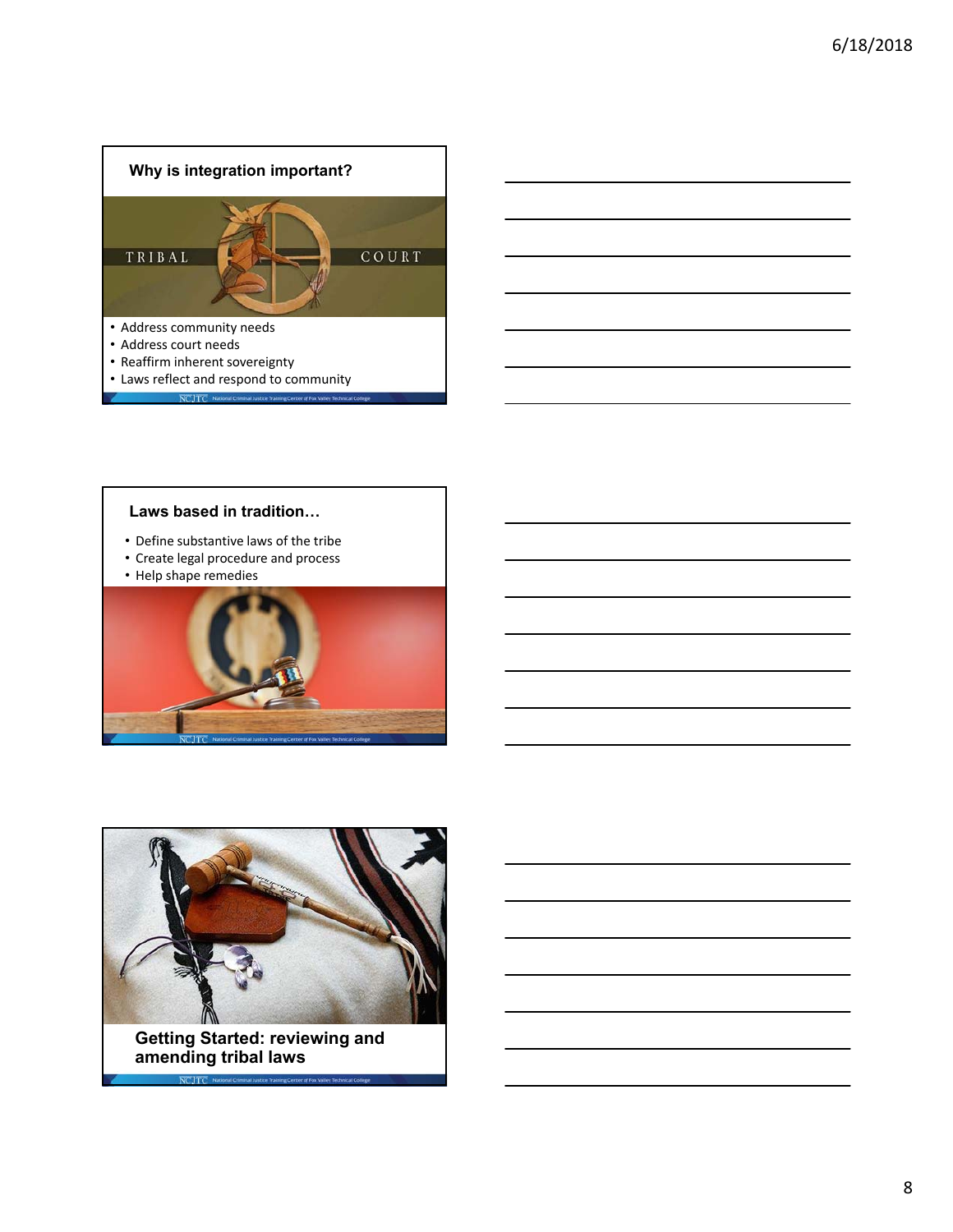



NCJTC National Criminal Justice Training Center of Fox Valley Technical College



9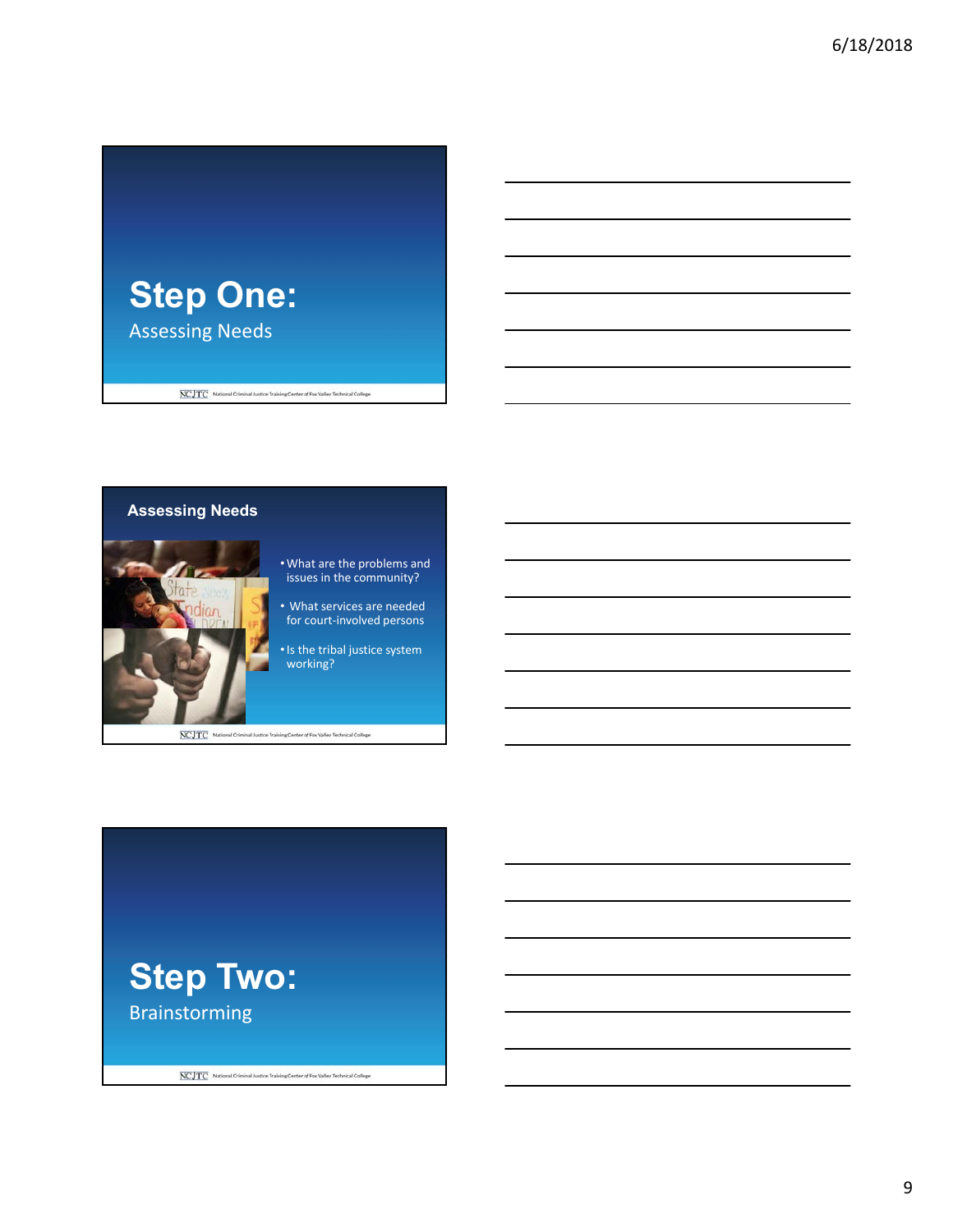### **Brainstorming**

•What laws exist or were part of our history?

•What are our community values, traditional practices, tribal teachings, etc.?

•What is the **historical purpose** of our values, customs and traditions?



| <b>Brainstorming</b> |           |            |  |  |
|----------------------|-----------|------------|--|--|
| Issue/               | Relevant  | Purpose of |  |  |
| Obstacle/            | Customary | Customary  |  |  |
| Challana             | 21810r    | $\sim$     |  |  |

| Challenge                                                                           | Law or<br><b>Practice</b>                                               | Law or<br>Practice                                                                                    | Needed?<br>(Y/N)              |
|-------------------------------------------------------------------------------------|-------------------------------------------------------------------------|-------------------------------------------------------------------------------------------------------|-------------------------------|
| High number of Traditional<br>children in<br>long-term<br>foster care<br>placements | adoption by<br>community or<br>family<br>members<br>name of<br>ceremony | To ensure<br>children were<br>raised in stable<br>home<br>environments<br>and felt loved/<br>nurtured | Yes - review<br>adoption laws |
|                                                                                     |                                                                         | National Criminal Justice Training Center of Fox Valley Technical College                             |                               |

**Code Amendment** 

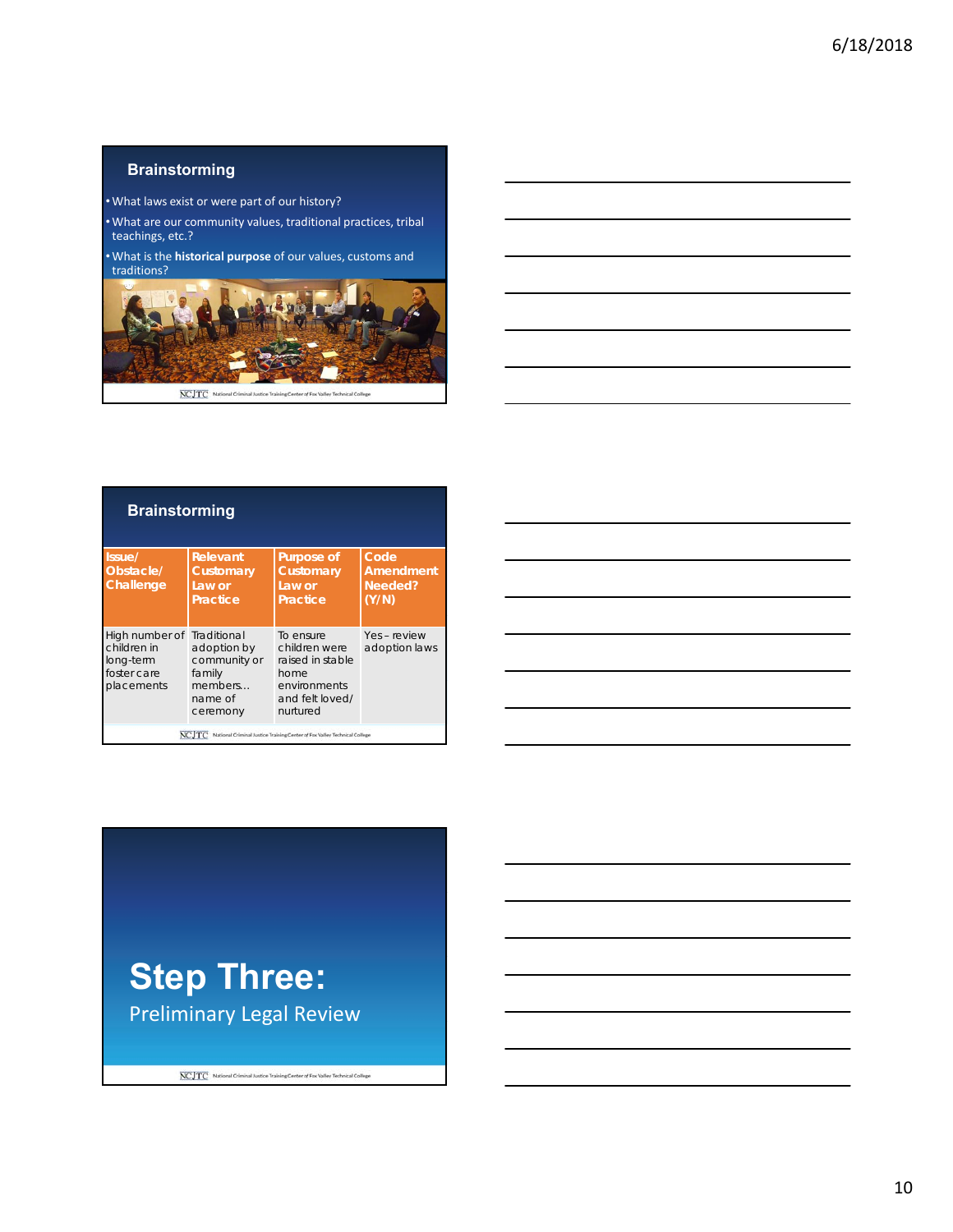## **Preliminary Legal Review**



#### • Customary laws or traditional practices … are they reflected in your written laws today?

•Identify ways to incorporate values, customs and traditions into your tribal justice system

NCJTC National Criminal Justice Training Center of Fox Valley Technical College

### **Create a Chart to Organize your Thoughts**

| Issue/<br>Challenge/<br>Obstacle/<br><b>Need</b>                                   | <b>Applicable</b><br>existing code<br>provisions | <b>Revisions,</b><br>amendments,<br>or updates<br>needed?<br>(Y/N) | New code<br>needed?<br>(Y/N)                                                                      |  |
|------------------------------------------------------------------------------------|--------------------------------------------------|--------------------------------------------------------------------|---------------------------------------------------------------------------------------------------|--|
| Ex. Need for<br>stable homes for<br>children                                       | Traditional<br>adoption is in the<br>code        | No-current code<br>works for children<br>not in foster care        | Yes-code needs<br>to be developed<br>to assist with<br>placement of<br>children in foster<br>care |  |
| National Criminal Justice Training Center of Fox Valley Technical College<br>NCJTC |                                                  |                                                                    |                                                                                                   |  |

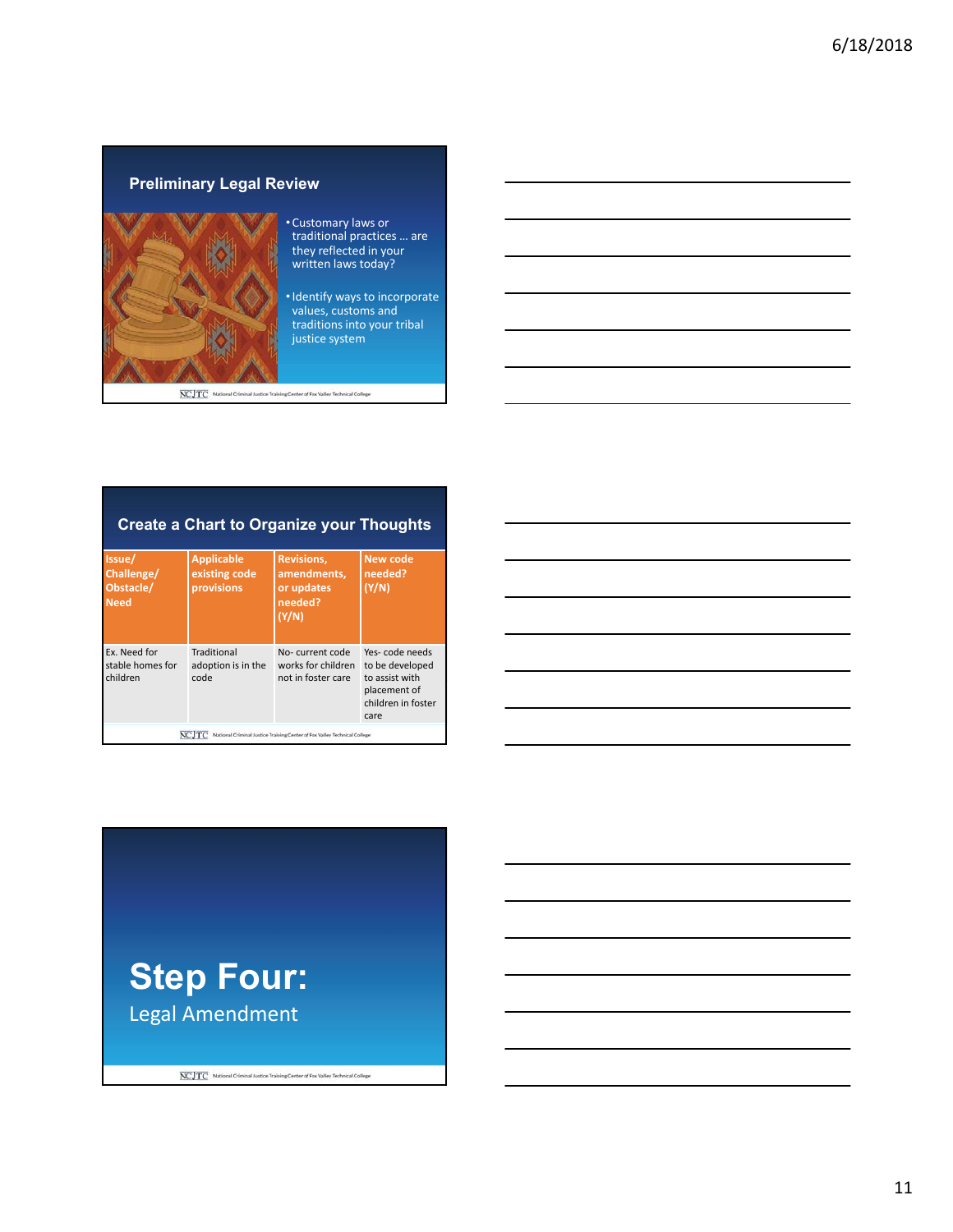### **Legal Amendment**



### •Review existing Constitution, Codes and **Ordinances**

•Consider service based providers that offer cultural services rooted in custom and tradition

NCJTC National Criminal Justice Training Center of Fox Valley Technical College

# **Legal Amendment**

- Amend existing law to reflect values, customs and traditions
	- Procedural laws
	- Substantive laws
	- Remedies



NCJTC National Criminal Justice Training Center of Fox Valley Technical College

## **Legal Amendment – Self Determination**



•Incorporating customs, traditions, and values reaffirms sovereignty

• Tribal laws that reflect norms and culture allows for integration of indigenous remedies

NCJTC National Criminal Autice Training Center of Fox Valley Technical College